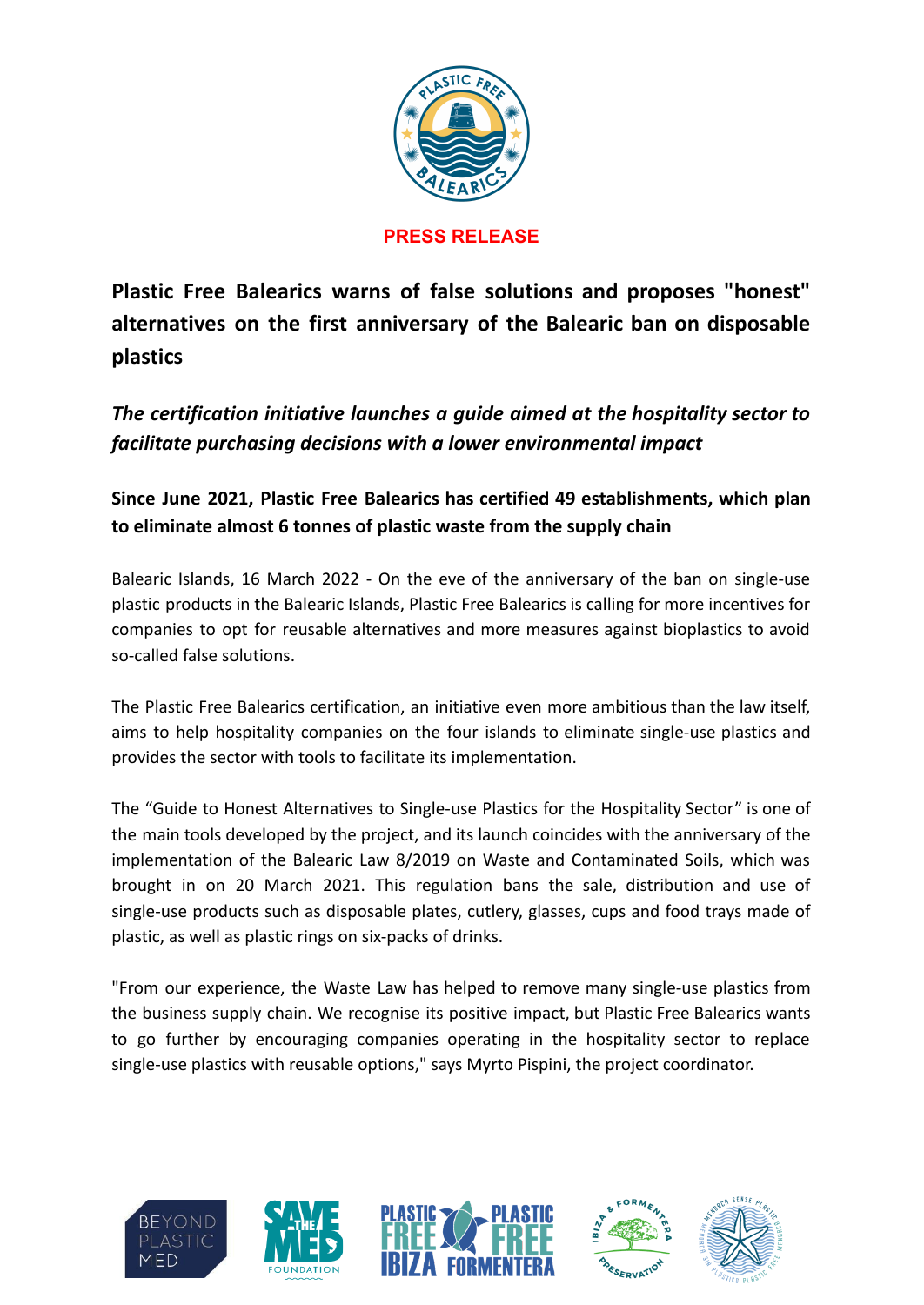# **A guide to combat greenwashing**

The Honest Alternatives guide, which is now available for free download from the plasticfreebalearics.org website, is an anti-greenwashing tool based strictly on environmental criteria, namely a quantitative index that rates products according to their degree of impact on the environment. "In this way, it helps companies not only to comply with the Waste Law and European directives, but also to lead the change towards a circular economy and contribute to the regeneration of the archipelago," says Jaime Bagur, project manager.

The new guide identifies those alternatives that have less environmental impact, as well as "false alternatives" such as bioplastics. The aim is to facilitate purchasing decisions in the hospitality sector and to promote awareness of the real and honest alternatives, which result in a lower environmental impact, according to scientific evidence.

This new tool is co-financed by the Consell de Mallorca and the Monaco-based association Beyond Plastic Med (BeMed). BeMed has also co-financed the development of the Plastic Free Balearics certification, an initiative created and promoted by the Save the Med and IbizaPreservation foundations, with the participation of Plastic Free Ibiza and Formentera and Plastic Free Menorca. The certification aims to reduce plastic pollution throughout the Balearic Islands.

Since the launch of its pilot phase in June 2021, the project has evaluated 106 establishments from the hospitality sector throughout the Balearics, awarding a 1-5 star certification to those that have eliminated single-use plastic products and replaced them with so-called "Honest Alternatives".

The certified companies have shown great interest in taking action. Their role consists of breaking very deep-rooted patterns and they need the collaboration of large suppliers to fight against greenwashing, but in general, they have adopted a real commitment to plastic-free management, something that is simply no longer an option," states Bagur.

With the 49 establishments certified to-date, almost 6 tonnes of plastic waste are already expected to be removed from the supply chain. An analysis carried out by the initiative's technicians reveals that 65% of the certified companies - including hotel chains, restaurants and cafeterias - have opted to offer drinks in glass bottles and drinking water either filtered or from the tap in reusable bottles.

On the other hand, Plastic Free Balearics has identified more difficulties in substituting single-serve options for sugar, pepper and salt shakers, as well as in the implementation of